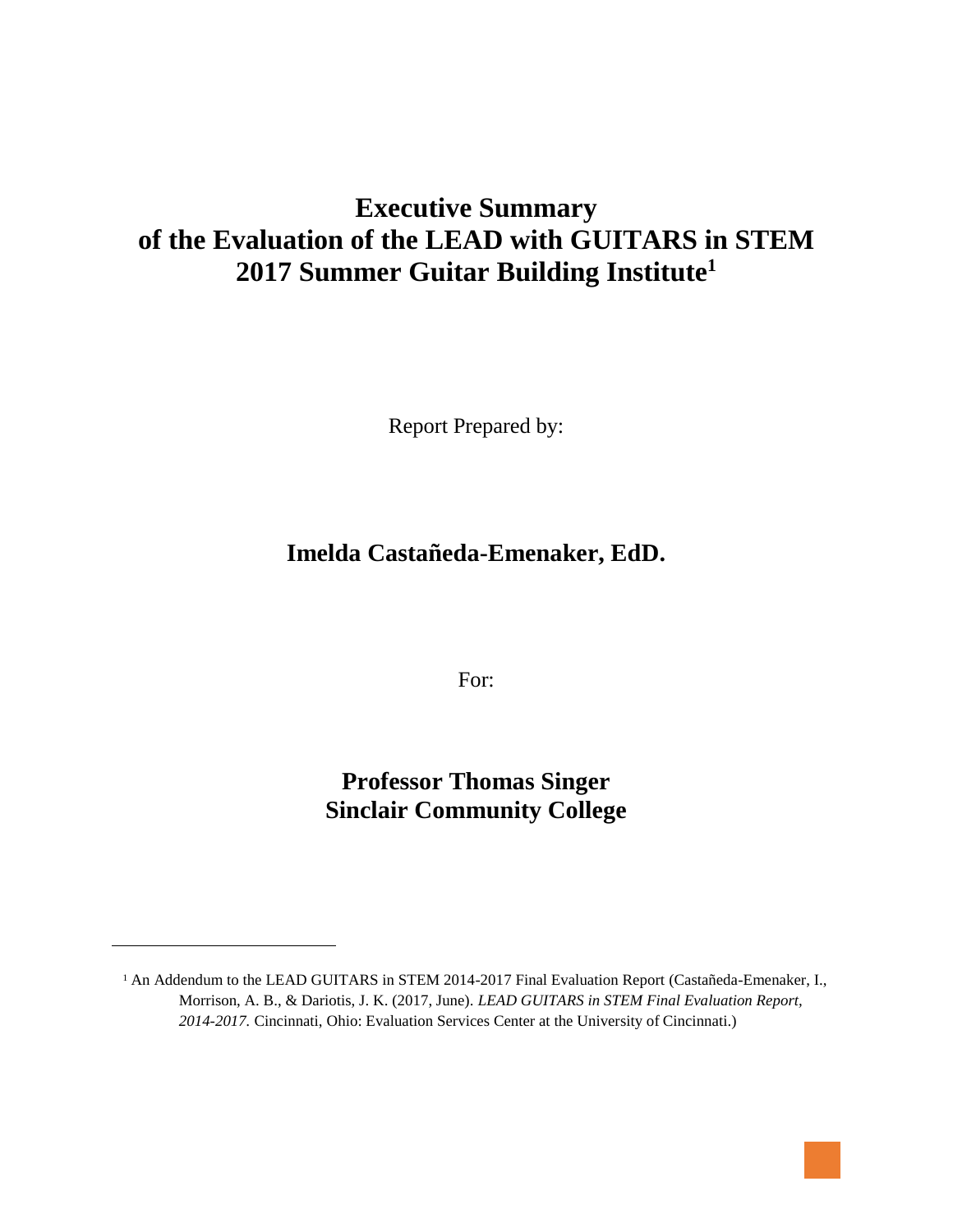# **Executive Summary of the Evaluation of the LEAD with GUITARS in STEM 2017 Summer Guitar Building Institute**

### **Background and Introduction**

The one-week Guitar Building Institute (GBI) is the main professional development activity of the Sinclair Community College's NSF ATE DUE # 1304405 funded project called the Learning, Engaging, Attaining, and Doing with Guitars Used In Teaching Achievable Real Situations in Science, Technology, Engineering, and Mathematics (LEAD with GUITARS in STEM) project. The GBI starts the professional development for middle school, high school, and post- secondary faculty where they are trained in science, technology, engineering, and mathematics topics (STEM) through modules that used hands-on, applied learning techniques in building the components of a solid electric body guitar to engage students in learning the STEM topics. This Executive Summary Report is an addendum to the University of Cincinnati Evaluation Services (UCESC) 2014-2017 evaluation report dated May 2017, which included the project activities through March 2017. It highlights the project's maximized use of resources during its project extension year by hosting six additional GBIs from June through August 2017.

Sinclair Community College facilitated, along with its original five educational institution partners (Butler County Community College in Pennsylvania, College of the Redwoods in California, Edmonds Community College in Washington, Ventura College in California, and Purdue University in Indiana) and some new Project Champion trainers, the hosting of six additional one-week GBIs in Sinclair Community College in Ohio, Grants Pass High School in Grants Pass, Oregon, Mohawk High School in Eugene, Oregon, Johnston County Community College in North Carolina, Mt. Pleasant Delaware High School, and Maine from June through August 2017. There was a total of 84 GBI participants from 16 states from the west coast to the east coast (AK, CA, KY, ME, MD, MA, MI, MN, NC, OH, OR, PA, RI, TX, WA, and WV). Majority of the participants were White/Caucasian (85%), male (67%), high school faculty (67%), at least with Master's and doctoral degrees (58%) teaching across the different STEM fields. Forty-one percent of these faculty represented schools with more than 50% eligible with free and reduced lunch; 48% of the faculty represented schools with more than 50% underrepresented groups of students. Attachment A shows details of the US participants' GBI demographics. The project consistently involves female participants and increasingly choose more participants coming from schools with low socio-economic background and underrepresented population. To date the project reached at least 47 states across the United States other countries such as two providences in Canada, University of Medellin in Columbia and the Yirara College in Australia.

### **Evaluation Process**

The focus of this evaluation is the summative aspect of the 2017 summer GBIs. Approach to this evaluation is guided by Guskey's (2002) five-level model for evaluating professional development: Level 1: Participants' reactions; Level 2: Participants' learning; Level 3: Organizational support and change; Level 4: Use of new knowledge and skills; and Level 5: Student learning outcomes. Given that the professional development activity is limited to the GBI for this evaluation, Levels, 3, 4, and 5 were based on participants' projected responses regarding support, use of knowledge and skills, and student learning outcomes.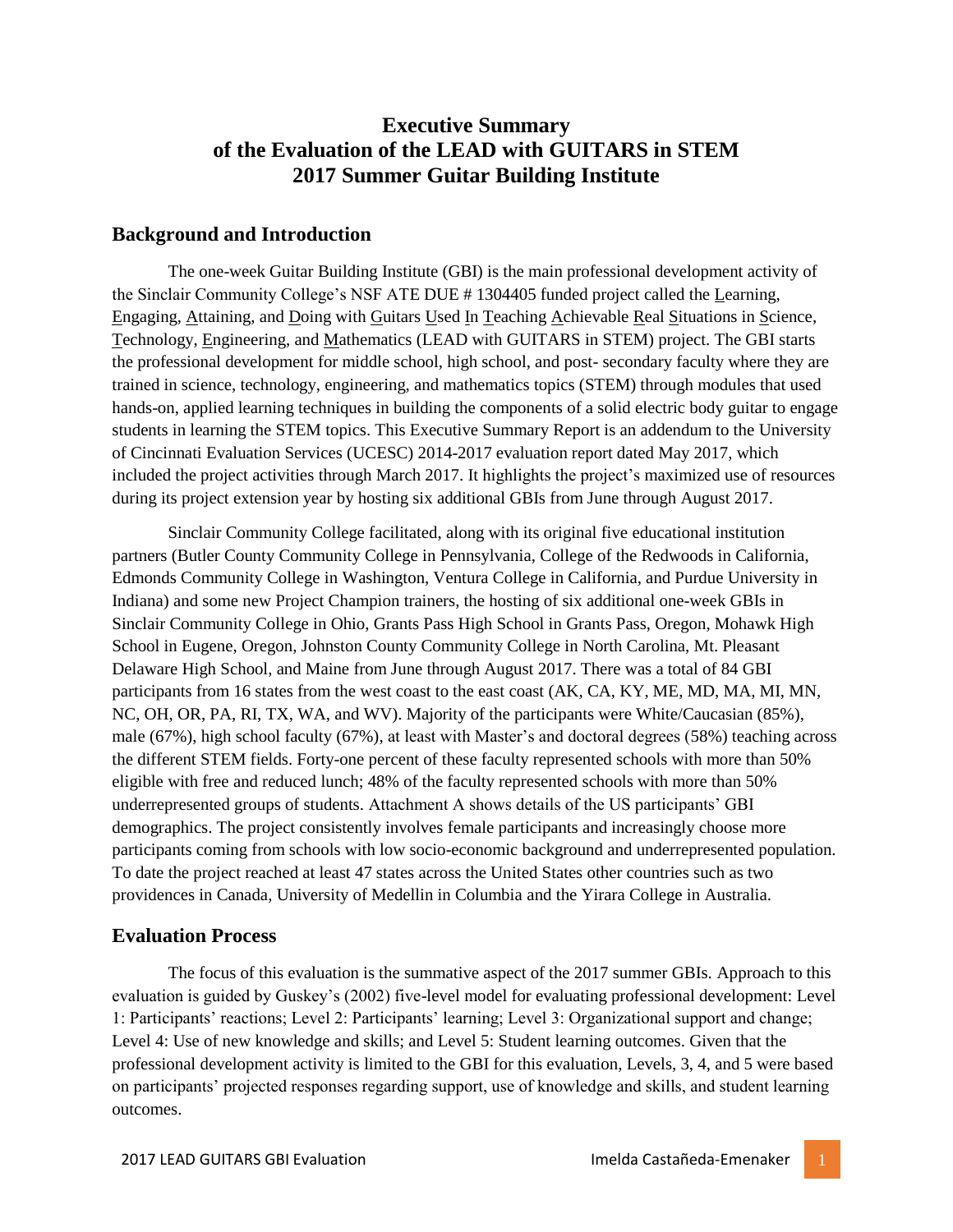Data collection for the evaluation of the 2017 GBIs included:

- 1) An online Retrospective Regular Survey that asked about participants' feedback about the GBI content, design, and environment; what participants learned and considered valuable from their GBI experience; how participants intend to use their learning; participants confidence in teaching, implementing, and applying STEM after their training; overall feedback about the GBI and their suggestions for improvement.
	- Participants from one of the GBIs (Maine) were not able to take part in the Retrospective Regular Survey; not everyone from the five GBIs were able to complete their regular retrospective survey because of time constraints in finishing their guitar.
	- 62 (74%) out of 84 total GBI participants; five GBIs (Delaware, North Carolina, Ohio-Sinclair, Oregon-Eugene, Oregon-Grants Pass) represented; of the 62 participants, 28% are female and 67% are male, 5% preferred not to answer; they are predominantly White Americans (85%); 55% has Masters degrees and 33% with Bachelor's degrees.
- 2) An online GBI Retrospective Short Survey that asked about participants' thoughts about the activities that would appeal most to their students; the skills set that students may learn and develop as a result of the implementation of the guitar curriculum, the projected total number of students participants reported they may impact with their learning and implementation of the GBI curriculum, the project support participants missed during the GBI, as well as the participants' overall thoughts about the institute.
	- The Retrospective Short Survey was launched after the Ohio GBI and therefore participants from this GBI were not able to complete this survey;
	- 71 (85%) participants out of 84 total GBI participants; participants from five GBIs (Delaware, Maine, North Carolina, Oregon-Eugene, Oregon-Grants Pass); 15 (21%) females; 56 (79%) males.
- 3) Participants' peer and self-assessment of their finished guitar product using the project generated Guitar Rubric Scores Instrument.
	- 62 (74%) out of 84 total GBI participants; all six GBIs represented: Delaware, Maine, North Carolina, Ohio, Oregon (Eugene & Grants Pass); eight (13%) females; 54 (87%) males
- 4) Participant developed and submitted Modular Learning Activities (MLAs) vetted by one of the project team experts.
	- No approved MLAs from participants of the Ohio and North Carolina GBIs
	- 38 approved MLAs from four institutes (Delaware, Maine, OR-Eugene, OR-Grants Pass) prepared by 10 (26%) females and 28 (74%) males.

Data Analysis for all quantitative included generation of descriptive statistics and paired t-statistics; thematic analysis (Guest, et.al, 2012) was conducted for all qualitative data. Were applicable, tables used in the 2014-2017 report were updated for 2017 to show comparison and/or trends in responses. Typical and representative quotes about the GBI are included in Attachment E.

### **Findings**

*Participants' Reactions.* Overall participants had positive reactions toward the GBIs. Paired sample t-statistics survey results for participants' reactions toward the GBI content ( $t_{(61)} = 6.34$ , p < .000) design and environment ( $t_{(61)}$ = 6.69, p < .000) were all significantly changed/improved after the GBI.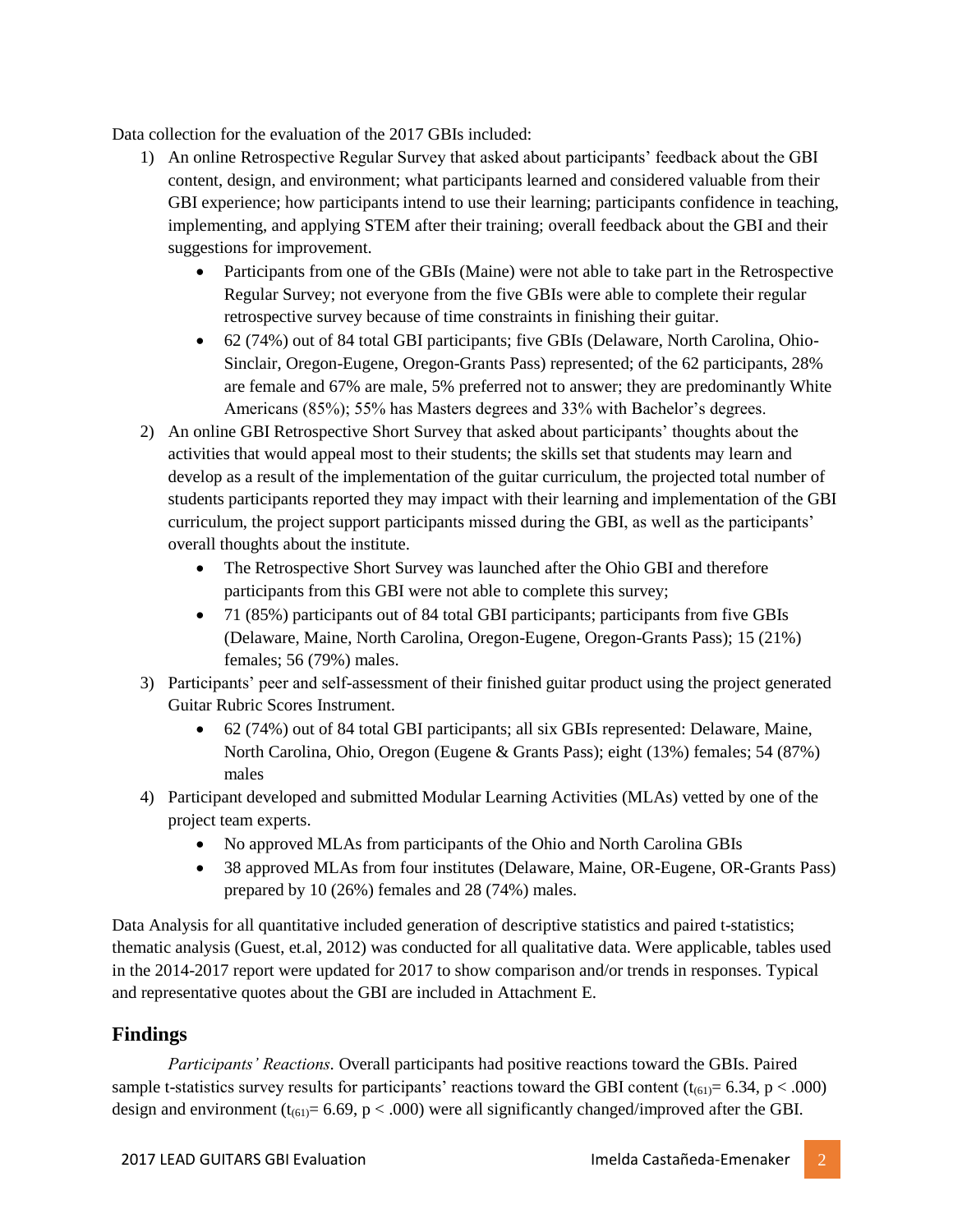Attachment B shows the 2017 participants' reaction in relation to the prior project year's results. Thematic results for all qualitative responses regarding participants' reactions toward the GBI support the quantitative results. For the participants, the GBI they attended was great, amazing, and the best professional development training they have, and that they learned with and from colleagues. They also noted the outstanding GBI instructors. Despite the overwhelming positive reactions, participants also identified that there was not enough time for guitar build and creation of a decent Modular Learning Activity (MLA). Additionally, participants suggested a need for: checklist of/resources for building phase [step by step process] to check progress of the build; better access and review of existing MLAs; models/examples of guitar parts and concepts in materials and build phase; consider ergonomics in the institute site/work space; and ensure at least one of the instructors has a STEM background.

*Participants' Learning.* The participants' guitar rubric scores on their finished guitar product, identified valuable learning, and the changed/improved participants' confidence about teaching, implementing, and applying STEM concepts were indicators of participants learning. More than 85% of both female and male participants scored more than 80% on the Guitar Rubric Scoring Instrument. Participants identified the top three most valuable learning for them: (1) all concepts; hands-on activities and connections with the classroom; (2) STEM interdisciplinary connections, and (3) knowing guitar parts and other related tools to use. Participants' confidence about teaching, implementing, and applying STEM concepts changed/improved significantly after the GBI ( $t_{(61)} = 9.57$ , p <.000). Attachment C shows details about participants' learning. Comparative tables where there were results presented from previous project years are included.

*Organizational Support.* The participants identified support they would have wanted to receive from the team during the GBI. The top three were: (1) written or video directions and model for each phase of the build with reflection for each phase; (2) development of MLAs - curriculum guide, sample implementation plan, and facilitation of group work to learn from each other regarding MLAs; and (3) having list of tools and resources, practice materials, discussion about bottle necks and production issues. Participants wanted a regular support throughout the year for challenges and issues they may encounter. They also expressed support need for grants/funding ideas and selling the guitar building curriculum to their students, administrators, fellow teachers, counselors, parents, and business community. They wanted support from the project team during the school year and in the future, especially as they encounter related implementation challenges and issues.

*Use of new knowledge and skills.* Participants use of knowledge and skills could be gleaned from participants' expressed intentions to use their learning from the GBI as well as their identification of guitar implementation activities that would appeal most to their students and how they intend to assess them. The top three expressed use of their GBI learning were: (1) engage students with STEM integration; (2) apply the guitar building concepts in the classroom; and (3) develop lessons that map to their school/district standards. Attachment D shows the 2017 details about participants anticipated use of knowledge and skills as compared to the previous project years. Participants identified interesting activities for their students. These include: design and hands-on building, shaping body parts, electronics and circuits and soldering, tuning and intonation, swirl dipping, CNC and use of power tools. Participants noted the need for them to develop rubric and other instruments to assess students' accomplishments with these activities.

*Student Learning Outcomes.* The period covered in this 2017 summer GBI evaluation does not include actual classroom implementation. However, participants identified the total number of students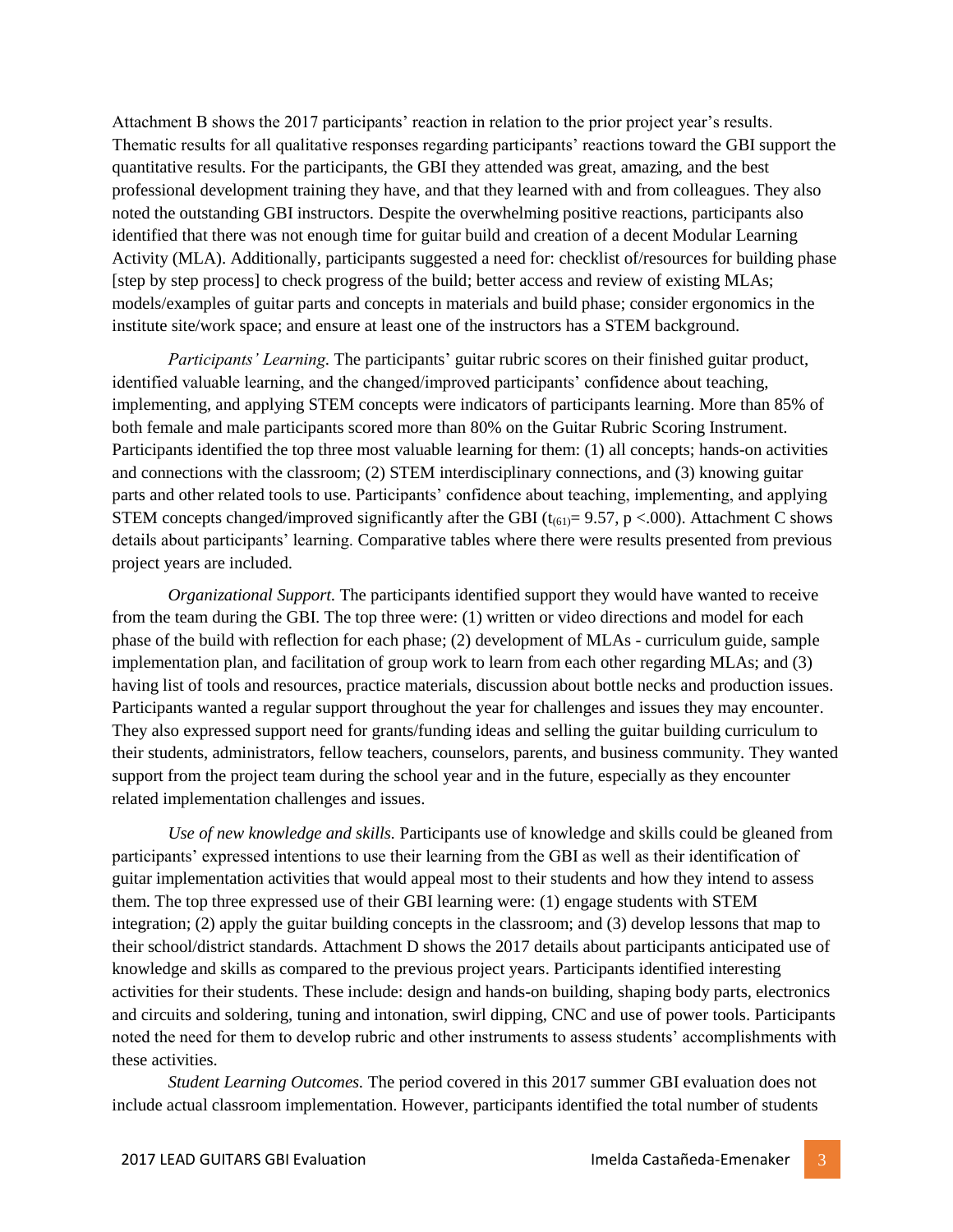that would be impacted by their implementation of guitar concepts as well as the job skills set their students are likely to gain with involvement with the guitar building curriculum. Participants identified a range of 10 to 200 students to be impacted by their guitar curriculum implementation. Variances in these numbers were due to the different grade levels taught by the participants as well as the differences in their school contexts. Participants identified hard and soft skills students are likely to acquire. For the hard skills, they indicated students likely learning manufacturing practice and processes, technical skills, CAD, electronics, and use of measurements. For the soft skills, about half of them identified potential development of work ethic, including responsibility, determination, follow-through, task completion, commitment to the job, timeliness, sense of quality (accuracy, precision, attention to detail, thoroughness). Additionally, about half of the participants noted that students will likely gain patience, resilience, sense of worth, problem solving, health and safety habits, team building, and communication skills.

### **Conclusions**

Overall, as a professional development model, the 2017 summer LEAD with GUITARS in STEM GBI was successful based on the participants' reactions and concept learning, as well as their intent to use their learning, the projected support participants needed, and the projected students' outcomes in terms of the hard and soft skills participants anticipate their students would gain. The school year 2017-2018 would be telling as the participants start to implement the guitar building curriculum as they intended. The project maximized its funding with the extension of another year in 2016-2017 and hosting of six more additional summer GBI's reaching more than 80 faculty from at least 16 states across USA. To date the project reached at least 47 states across the United States other countries such as two providences in Canada, University of Medellin in Columbia and the Yirara College in Australia. Through the project years, the LEAD with GUITARS in STEM project team improved its program planning and implementation continuously as it learned from participants feedback and program evaluation. There are lessons learned from the project experiences and the participants' feedback that the project could use to improve the next round of professional development initiatives. Support and follow through during the GBIs are important to ensure that participants are on the same plane (as much as possible) and are able to meet GBI expectations and requirements (such as completion of surveys and MLA development). Support and follow through during the school year are also important to ensure that the faculty participants implement the guitar building curriculum with ease.

### **References:**

- Castañeda-Emenaker, I., Morrison, A. B., & Dariotis, J. K. (2017, June). *LEAD GUITARS in STEM Final Evaluation Report, 2014-2017.* Cincinnati, Ohio: Evaluation Services Center at the University of Cincinnati.)
- Guest, G., MacQueen, K. M., & Namey, E. E. (2012). *Applied thematic analysis*. Thousand Oaks, CA: Sage.
- Guskey, T. R. (2002, March). Does it make a difference? Evaluating professional development. *Educational Leadership 59*(6), 45-51.
- Guskey, T.R. (2002). Professional development and faculty change. *Faculty and Teaching: Theory and Practice 8*(3), 381-391. DOI: 10.1080/135406002100000512.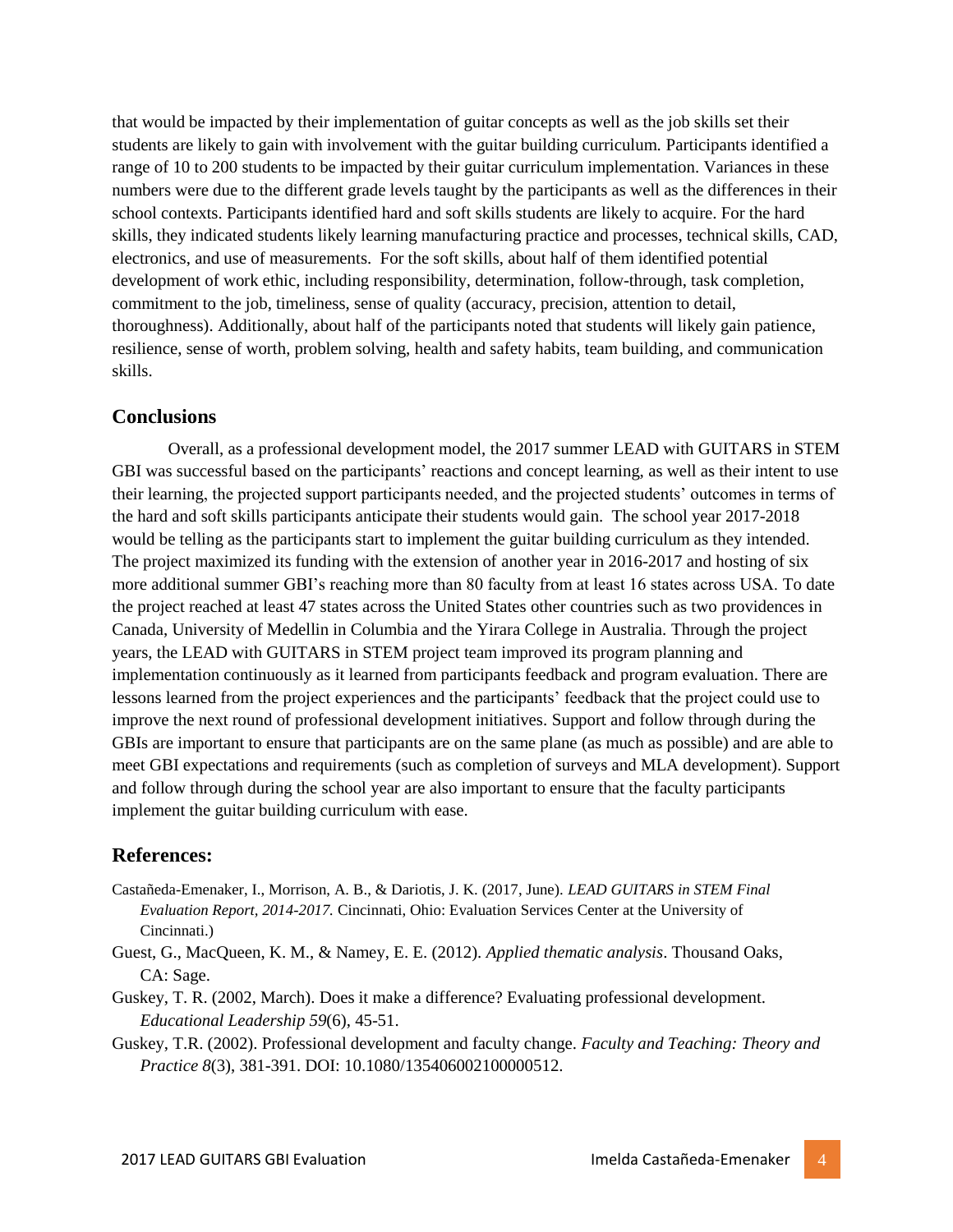# **Attachment A US Participants' Demographics**

### **Distinguishing Characteristics of Participants' Schools**

|                                             | 2014       | 2015     | 2016      | 2017   |
|---------------------------------------------|------------|----------|-----------|--------|
|                                             | $(N = 65)$ | $(N=69)$ | $(N=104)$ | (N=84) |
| More than 50% eligible for free and reduced | 13%        | 21%      | 38%       | 41%    |
| lunch (low SES)                             |            |          |           |        |
| More than 50% underrepresented groups       | 3%         | 14%      | 13%       | 48%    |

### **GBI Faculty Participants' Demographics by Project Year**

| <b>Demographics</b>                | 2014 (N=65) | 2015 (N=69) | 2016 (N=104) | 2017 (N=84) |
|------------------------------------|-------------|-------------|--------------|-------------|
| Gender                             |             |             |              |             |
| Male                               | 71%         | 76%         | 80%          | 67%         |
| Female                             | 29%         | 24%         | 20%          | 28%         |
| Prefer not to answer               | 0           | 0           | $\mathbf 0$  | 5%          |
| <b>Ethnicity</b>                   |             |             |              |             |
| American Indian or Native American | 0           | $\mathbf 0$ | 4%           | 0%          |
| Asian American                     | 1%          | 2%          | 1%           | 2%          |
| <b>Black</b>                       | 3%          | 0%          | 4%           | 3%          |
| Latino/Hispanic                    | $\mathbf 0$ | 7%          | 5%           | 2%          |
| White/Caucasian                    | 96%         | 80%         | 80%          | 85%         |
| Pacific Islander                   | 0           | 3%          | 2%           | 0%          |
| Prefer not to answer               | 0           | 8%          | 4%           | 8%          |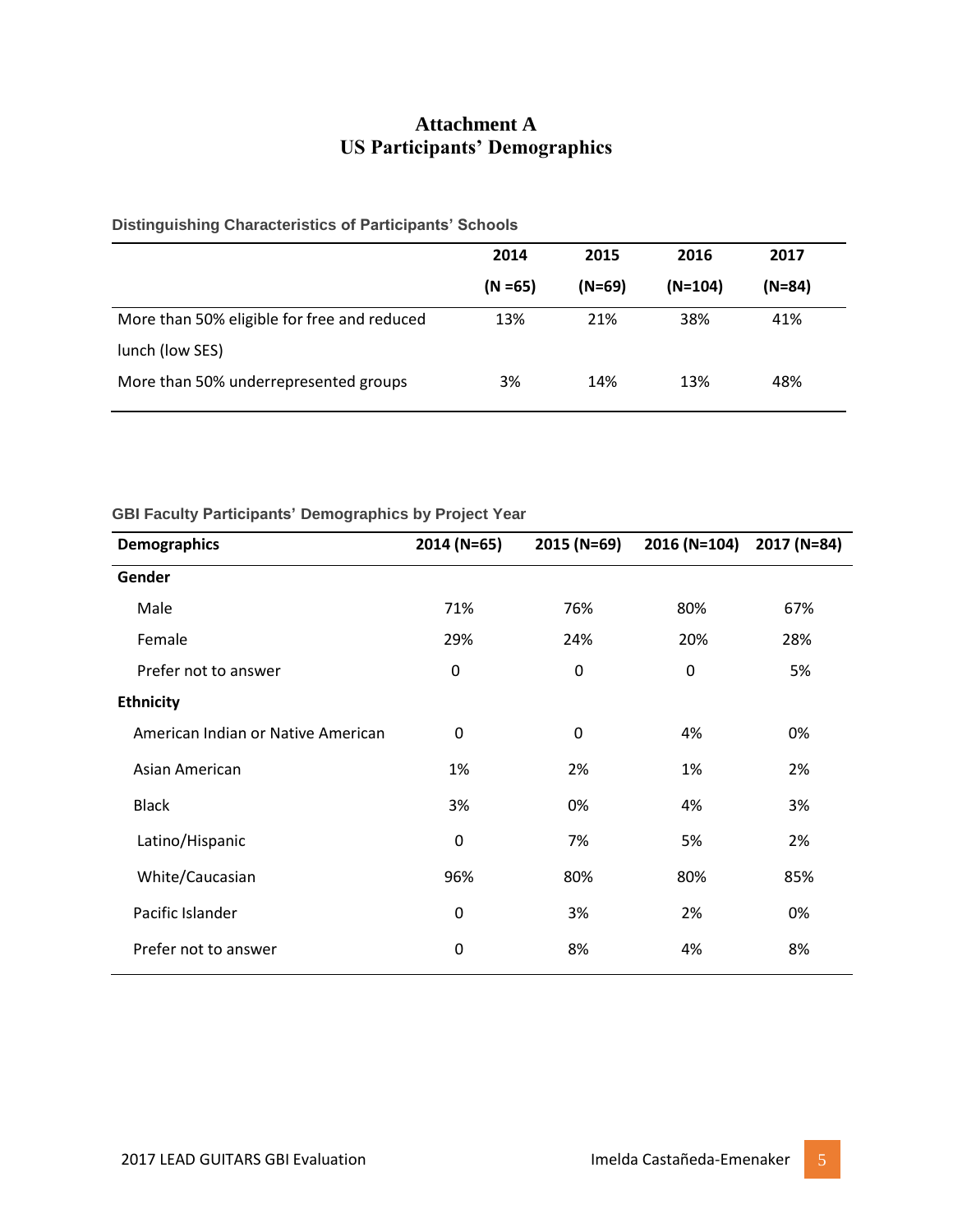| Grades 4-5                                                                 | 0%  | 0%  | 0%  | 7%  |
|----------------------------------------------------------------------------|-----|-----|-----|-----|
| Grades 6-8                                                                 | 7%  | 13% | 12% | 21% |
| Grades 6-12                                                                | 16% | 17% | 9%  | 47% |
| Grades 9-12                                                                | 57% | 37% | 46% | 67% |
| Grades 13-16                                                               | 18% | 33% | 33% | 31% |
| Other                                                                      | 2%  | 0   | 0   | 8%  |
| Subject Area Taught (Faculty may teach one or more of these subject areas) |     |     |     |     |
| Science                                                                    | 34% | 16% | 13% | 31% |
| Technology                                                                 | 63% | 14% | 14% | 55% |
| Engineering                                                                | 41% | 15% | 21% | 46% |
| Mathematics                                                                | 20% | 17% | 17% | 23% |
| Other                                                                      | 38% | 38% | 35% | 42% |
| <b>Educational Background</b>                                              |     |     |     |     |
| Faculty participants with an                                               | 50% | 46% | 38% | 42% |
| associate's or bachelor's degree,                                          |     |     |     |     |
| or some college credits                                                    |     |     |     |     |
| Faculty participants with a master's                                       | 50% | 54% | 62% | 58% |
| or doctoral degree                                                         |     |     |     |     |
|                                                                            |     |     |     |     |

# **Grade Levels Taught (Faculty may be teaching several grade levels)**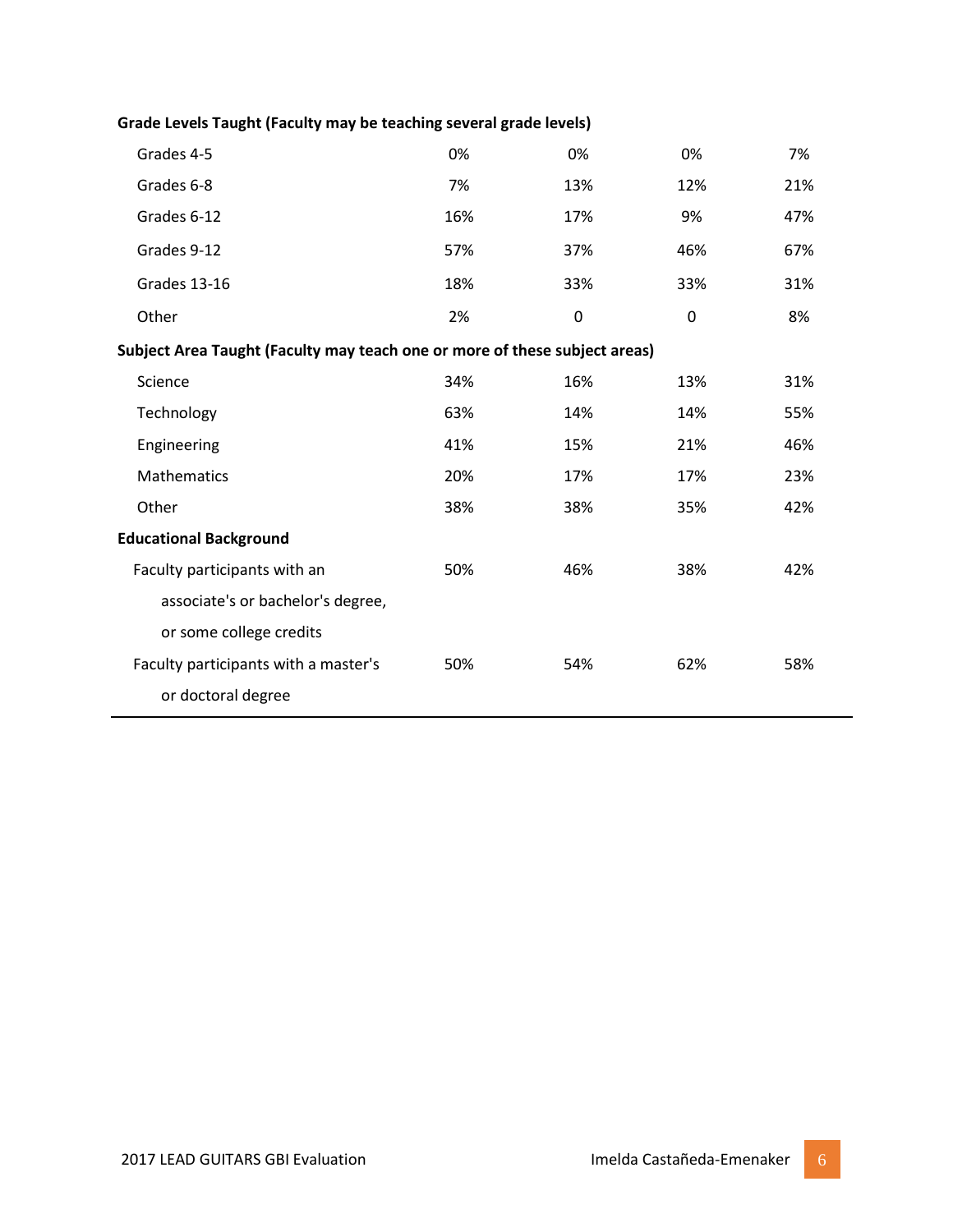## **Attachment B Participants' Reactions re: Content, Design and Environment**

|         |                               | 2014 |           |                             | 2015      |      | 2016                   |           |          | 2017               |  |           |                       |
|---------|-------------------------------|------|-----------|-----------------------------|-----------|------|------------------------|-----------|----------|--------------------|--|-----------|-----------------------|
|         |                               | Pre  |           | Post T-Test (Sig.)          | Pre       |      | Post T-Test (Sig.)     |           | Pre Post | T-Test (Sig.)      |  |           | Pre Post T-Test (Sig) |
| Content |                               |      |           |                             |           |      |                        |           |          |                    |  |           |                       |
|         | Mean                          |      | 4.42 4.82 | $t_{(47)} = 5.20$           | 3.99      | 4.64 | $t_{(68)} = 5.55$      | 4.53 4.79 |          | $t_{(103)} = 4.89$ |  | 4.23 4.73 | $t_{(61)} = 6.34$     |
|         | Std. Dev.                     |      |           | $.576$ $.265$ $p < 0.000**$ |           |      | $.942$ .543 p< 0.000** | .626 .533 |          | $p < 0.000**$      |  | .538.357  | P<0.000**             |
|         | <b>Design and Environment</b> |      |           |                             |           |      |                        |           |          |                    |  |           |                       |
|         | Mean                          |      |           | 3.92 4.31 $t_{(47)} = 3.14$ | 3.80 4.57 |      | $t_{(68)} = 6.78$      | 4.67      | 4.66     | $t_{(103)} = 3.49$ |  | 4.14 4.49 | $t_{(61)} = 6.69$     |
|         | Std. Dev.                     | .567 |           | $.404$ p< 0.006**           | 1.008     | .452 | p< 0.000**             | .790      | .553     | $p < 0.001**$      |  |           | .445 .336 P<0.000**   |
|         |                               |      |           |                             |           |      |                        |           |          |                    |  |           |                       |

**Participants' Perspectives about Content and Design** 

Scale:  $1 =$  strongly disagree... $5 =$  strongly agree

Significance level: \**p*<.05; \*\**p*<.01; t-test was paired t-test, 2-tailed.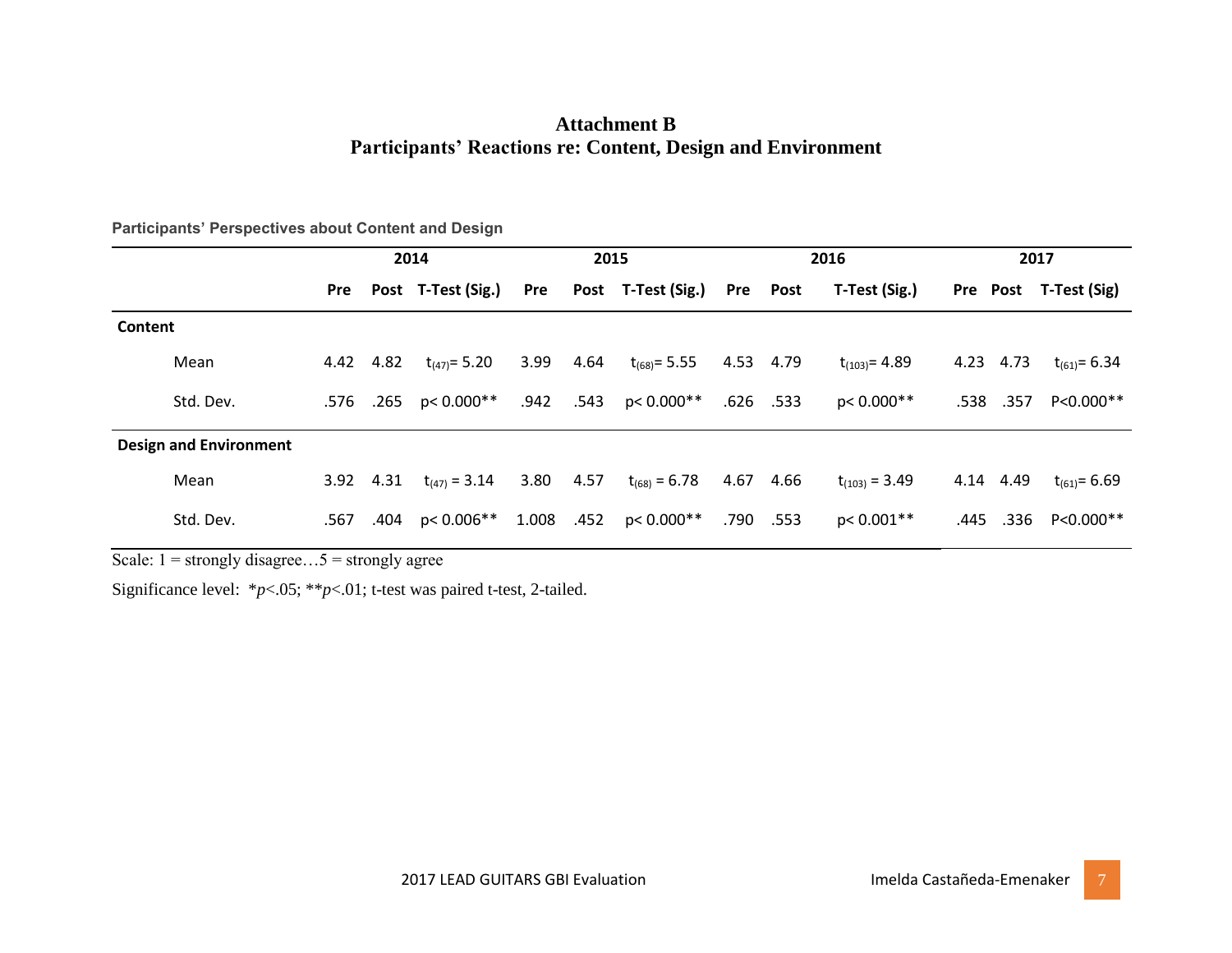# **Attachment C Participants' Learning**

#### **STEM Guitar Rubric Scores**

- 87% of the female participants scored more than80% (only one out of the eight (13%) female participants had a score of 80% and below).
- 85% of the male participants scored more than 80%; (eight out of 54 (15%) male participants had a score of 80% and below).

#### **What Participants Identified as Valuable Learning**

| <b>Identified as Learned</b>                           | 2014 (N=54) | 2015 (N=69) | 2016 (N=104) | $2017(N=62)$ |
|--------------------------------------------------------|-------------|-------------|--------------|--------------|
| All concepts; hands-on and connections with classroom  | 41%         | 28%         | 24%          | 30%          |
| STEM interdisciplinary connections                     | 21%         | 25%         | 32%          | 30%          |
| MLAs and use of assessments                            | 2%          | 7%          | 4%           | 2%           |
| Guitar parts and related tools to use; other resources | 21%         | 32%         | 32%          | 25%          |
| Collaborate with colleagues                            | 13%         | 4%          | 8%           | 12%          |
| Other (new activities; getting buy-in)                 | 2%          | 4%          | 0%           | 2%           |
| Total*                                                 | 100%        | 100%        | 100%         | 100%         |

\*Total may be a little more or less 100% because of rounding numbers.

### **Confidence about Teaching, Implementing, and Applying STEM**

|           |      | 2014 |                        |      | 2015 |            |  | 2016                                                 |      | 2017 |                        |
|-----------|------|------|------------------------|------|------|------------|--|------------------------------------------------------|------|------|------------------------|
|           | Pre  |      | Post T-Test (Sig.)     | Pre  |      |            |  | Post T-Test (Sig.) Pre Post T-Test (Sig.)            | Pre  |      | Post T-Test (Sig.)     |
| Mean      | 3.64 | 4.74 | $t_{(47)} = 8.43$ 3.41 |      | 4.61 |            |  | $t_{(68)} = 6.78$ 3.85 4.75 $t_{(103)} = 11.23$ 3.57 |      |      | 4.43 $t_{(61)} = 9.57$ |
| Std. Dev. | .887 | .343 | p< 0.000**             | .953 | .705 | p< 0.000** |  | $.859$ $.455$ $p < 0.000**$                          | .748 | .504 | P<0.000**              |

Scale:  $1 = poor...5 = excellent$ ; Significance level: \*p<.05; \*\*p<.01; t-test was paired t-test, 2-tailed.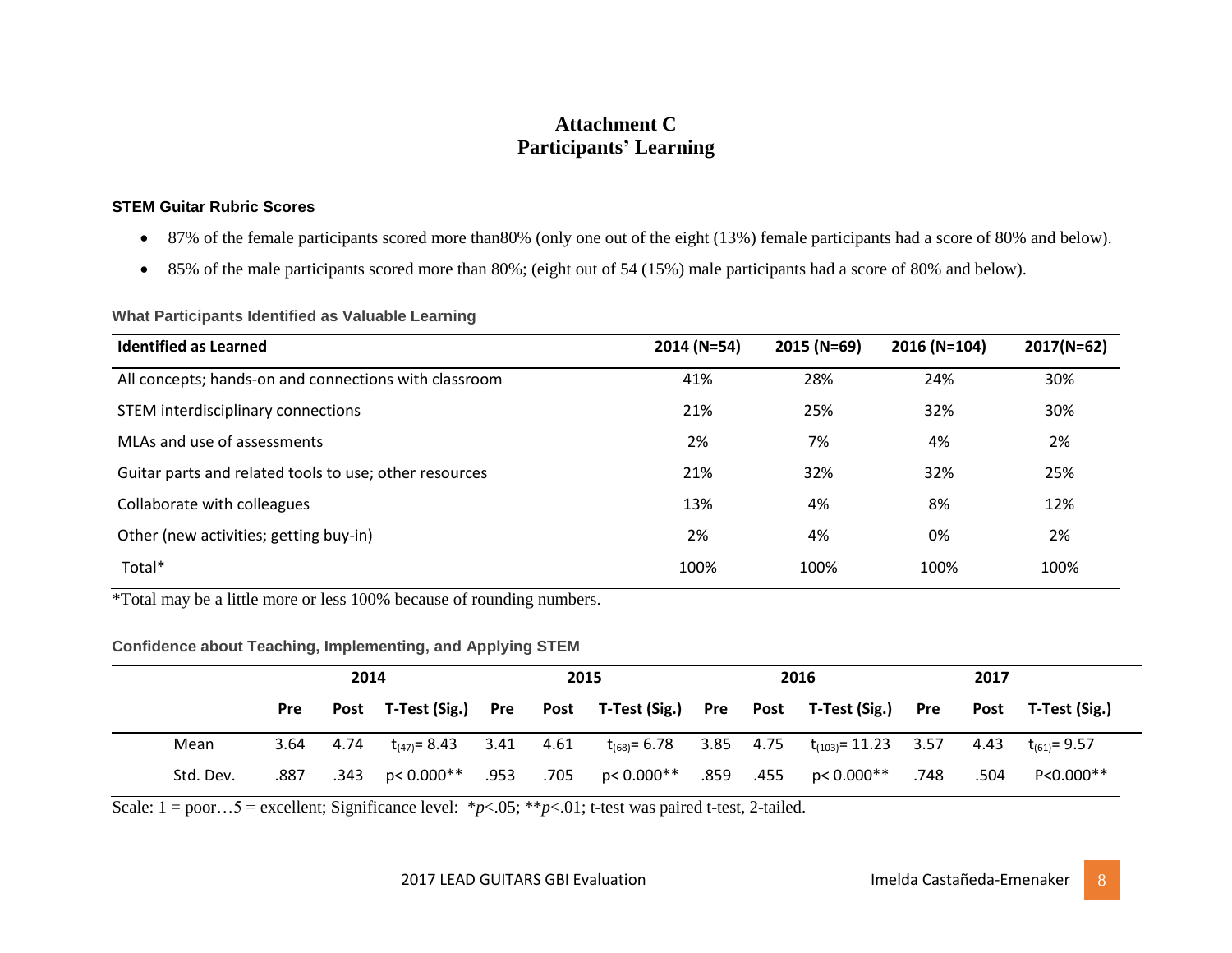# **Attachment D**

# **Participants Intent to Use Learning**

|  |  | <b>Participants Intent to Use Learning</b> |
|--|--|--------------------------------------------|
|  |  |                                            |

|                                                  | 2014 (N=54) | 2015 (N=69) | 2016 (N=104) | 2017 (N=62) |
|--------------------------------------------------|-------------|-------------|--------------|-------------|
| Apply in the classroom                           | 41%         | 32%         | 30%          | 30%         |
| Engage students with STEM integration            | 2%          | 51%         | 38%          | 33%         |
| Develop lessons, map with standards              | 23%         | 7%          | 13%          | 14%         |
| Use MLA and assessments                          | 13%         | 3%          | 4%           | 7%          |
| Build guitar models, extensions                  | 7%          | 0%          | 0%           | 2%          |
| <b>Collaborate with Colleagues</b>               | 1%          | 4%          | 12%          | 9%          |
|                                                  |             |             |              |             |
| Other (get funding, access and set-up resources) | 9%          | 0%          | 3%           | 2%          |
| Not sure; no response                            | 4%          | 3%          | 0%           | 4%          |
| Total                                            | 100%        | 100%        | 100%         | 100%        |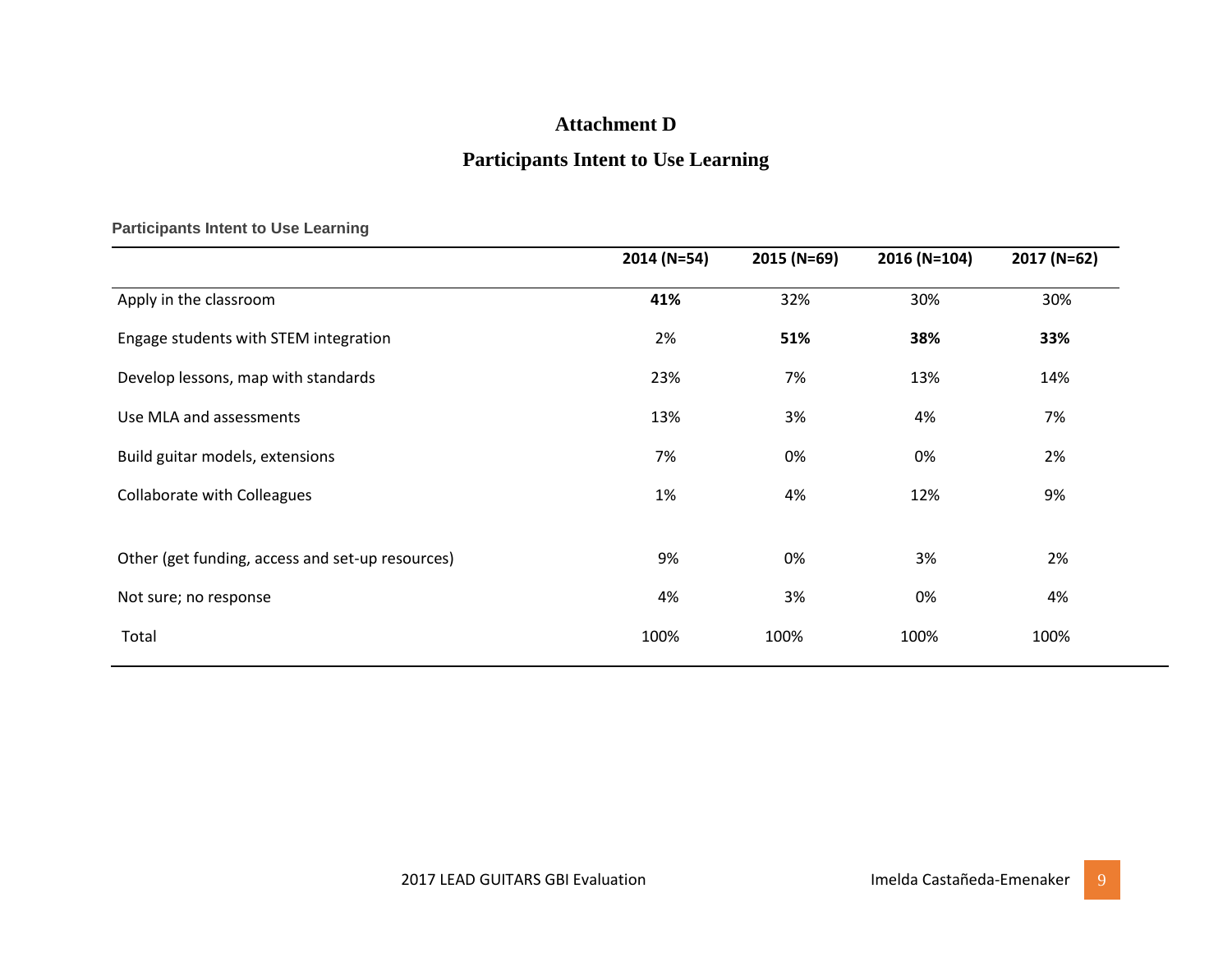# **Attachment D Sample of Significant Direct Quotes from the 2017 Summer GBI Participants**

#### Overall Reactions about the Institute

*The guitar build institute was one of the most useful professional developments I have participated in and will be eagerly urging other teachers and schools to look into this program.*

*This was by far the best thing I have every done since becoming an educator. Our principal and Assistant Superintendent should be meeting with me next week to try to get us rolling with a full STEM Guitar Building Course for next school year!!!*

*I have to admit, I was not really looking forward to this workshop due to lack of guitar knowledge on my part. This has really turned out to be the most amazing workshop I have ever attended! It really was life changing! I am very excited to implement this into my class next school year. This not only allows for academic instruction, but the very important soft / life skills our students are still learning or need to work on for their futures.* 

#### Reactions about the Content, Design, and Environment

*I was very pleased with the content in the Institute. I learned a lot about the material I didn't know at all (i.e., shop tools, basic shop machinery, guitar making). I also learned some new applications of STEM material that I am very familiar with via the MLAs.*

*Every day was thought-provoking and engaging. It's hard to think of another workshop I've been to as a teacher that was as freaking cool as this one. This workshop literally rocks. It was really nice to be around so many knowledgeable people. It felt safe to ask questions and I always wanted to do my best no matter how long it took.*

*Excellent content, well-paced. I enjoyed the efficiency of the program and the small amount of downtime. We were constantly learning and applying what we just learned to cement the knowledge. If I had one suggestion, it would be to spend a bit more time on the classroom/ MLA side of things. I know this is difficult due to time constraints, but it would be helpful to see a more in depth look at the curriculum.*

#### Comments about Need for Support

*It would be good to provide a little more feedback and practice time. There simply was not enough time for all of the activities - such as sanding the bodies or putting on the finish and gloss. This could be resolved by adjusting the pacing of the activities, and providing a lot of feedback in the moment. There were times when the feedback was good, but opportunities for feedback seemed minimal.*

*I would have appreciated some more emphasis on wood: finish, coatings, chemistry of wood finish. I also only just began to appreciate the development of the actual build process. I envision a flowchart, to include steps of production, ratios of students to tools, dealing with bottlenecks of production (space, materials, tools availability), environmental concerns of dust, fumes, tool safety.*